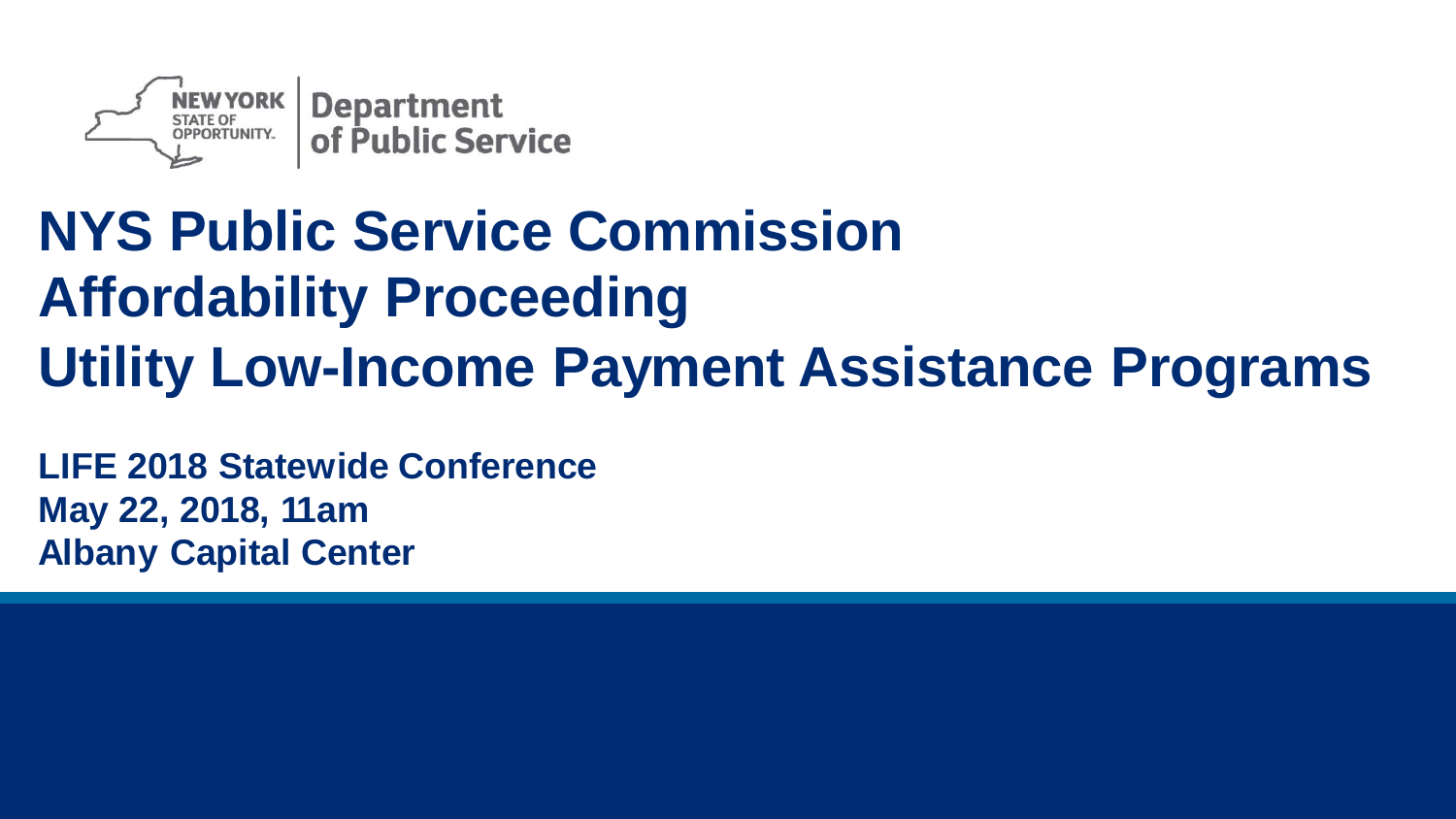### **Three-Pronged Strategy for Affordability**

- Strong consumer protections against termination of service (Home Energy Fair Practices Act)
- Opportunities for low income households to benefit from cost savings through energy efficiency and distributed energy resources
- Direct financial assistance programs

Will focus this morning on the latter

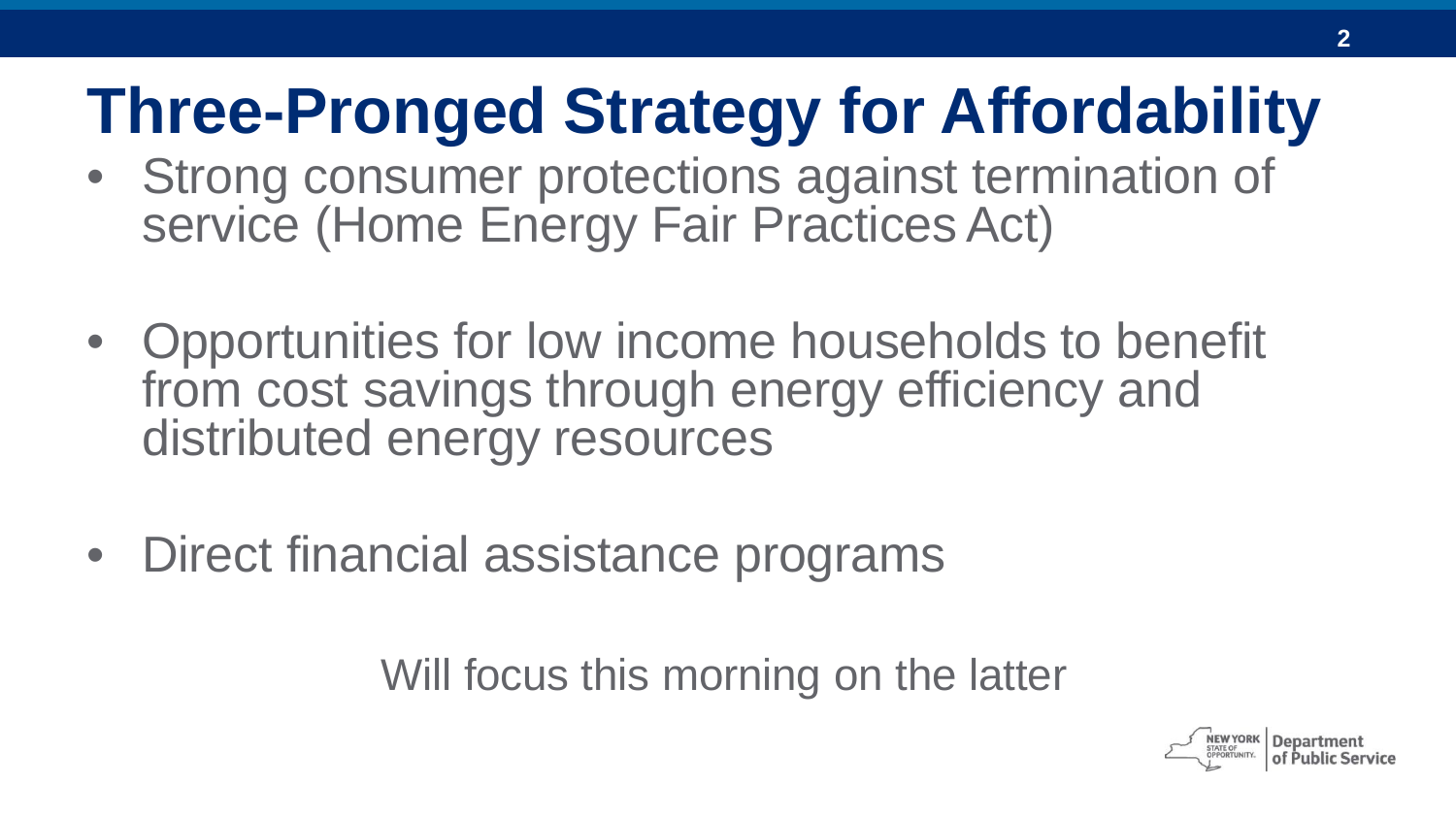#### **Energy Bill As a Percentage of Income Annual Bill of \$2,640**



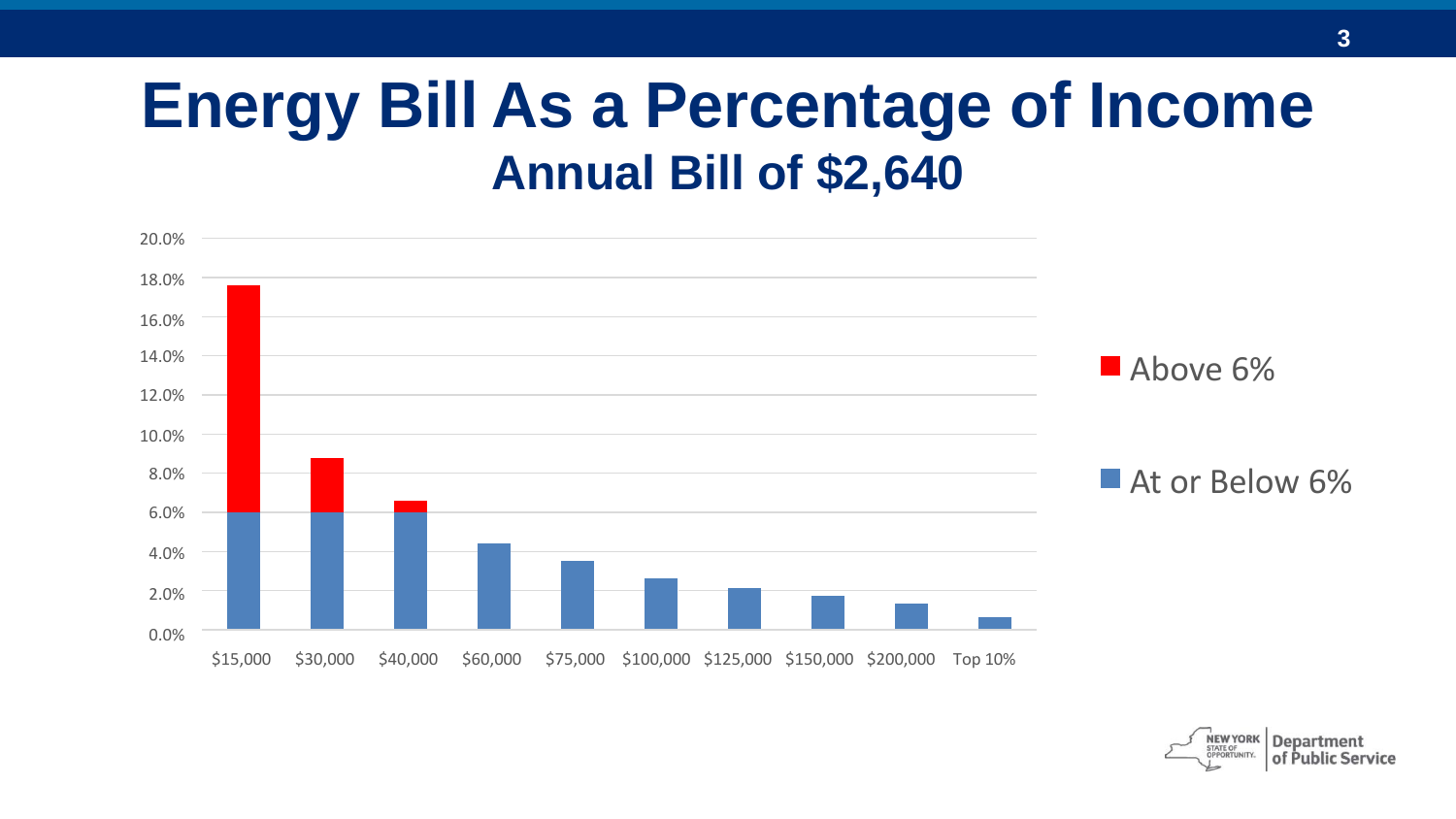# **NYS Affordability Policy**

- Maintaining universal, affordable service is a key driver of the REV initiative
- Adopts as state policy that an average energy burden of 6% of household income is the target level for all 2.3 million low income households in New York
- Levels of discounts vary based on need (four tiers)
	- Majority of upstate participants receiving Tier 3 (highest tier)
- Discounts based on "affordability block" -- defined as 110% of average bill at each utility
- Participants are enrolled in budget (levelized) billing
- Total budget may not exceed 2% of total electric or gas revenues for sales to end-use customers
	- Costs are allocated fairly evenly between electric and gas (about 1.4% overall)
	- National Fuel and Niagara Mohawk (gas only) reach the 2% budget cap



• Arrearage forgiveness/reconnection fee waiver programs optional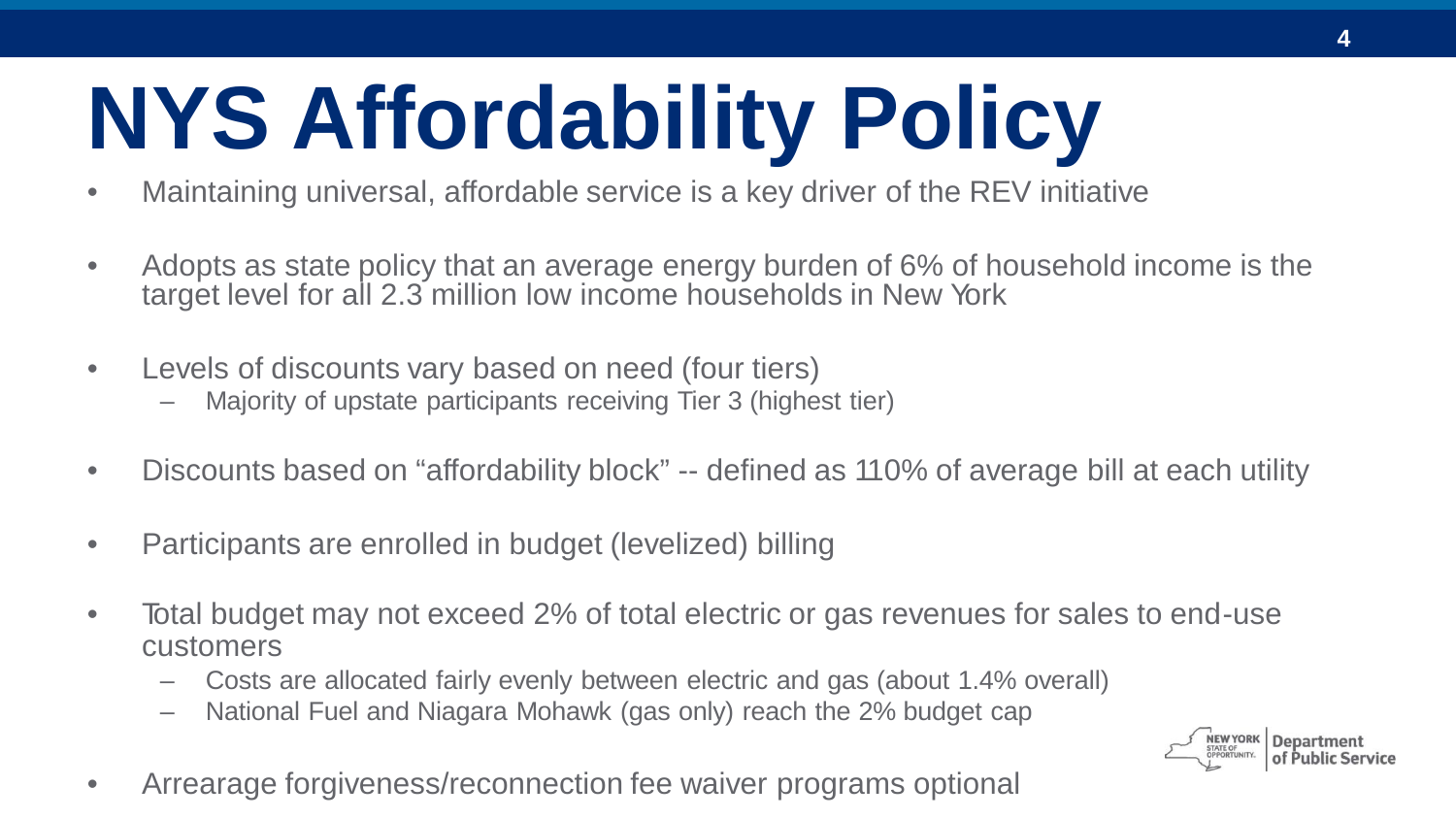#### **Phased Approach to Optimizing Program Design**

- Reaching all 2.3M households below 200% FPL will require new partnerships/new ways to identify eligible low-income customers
	- OTDAnow provides lists of non-utility HEAP recipients to the utilities (due to certain federal requirements)
	- Utilities now have the means to automatically enroll all HEAP recipients (all fuel types)
	- Initial file transfers include a limited population of non-utility HEAP recipients (those who directly apply)
		- categorically eligible households (*e.g*., TA/SNAP recipients) will be included as necessary permissions are obtained
		- will occur as such households recertify (may take a few years)
- Inter-agency Task Force -- reach all eligible households, achieve greater program coordination
	- Can OTDAprovide more detailed info (*e.*g., household income, number of inhabitants)?
	- Possibly leverage Open-NY as a platform for more substantial information sharing
		- Shared database with necessary and appropriate controls
		- contains client/customer information necessary for administration and evaluation of programs
- OTDA HEAP state plan raised the income-based add-on from \$25 to \$26
	- allows it to be distinguished from the household membership-based add-on (remains at \$25)
- Provide other opportunities to achieve affordability, reduce reliance on discounts
	- **Energy Efficiency**
	- Demand Response
	- Distributed Energy Resources (DER)

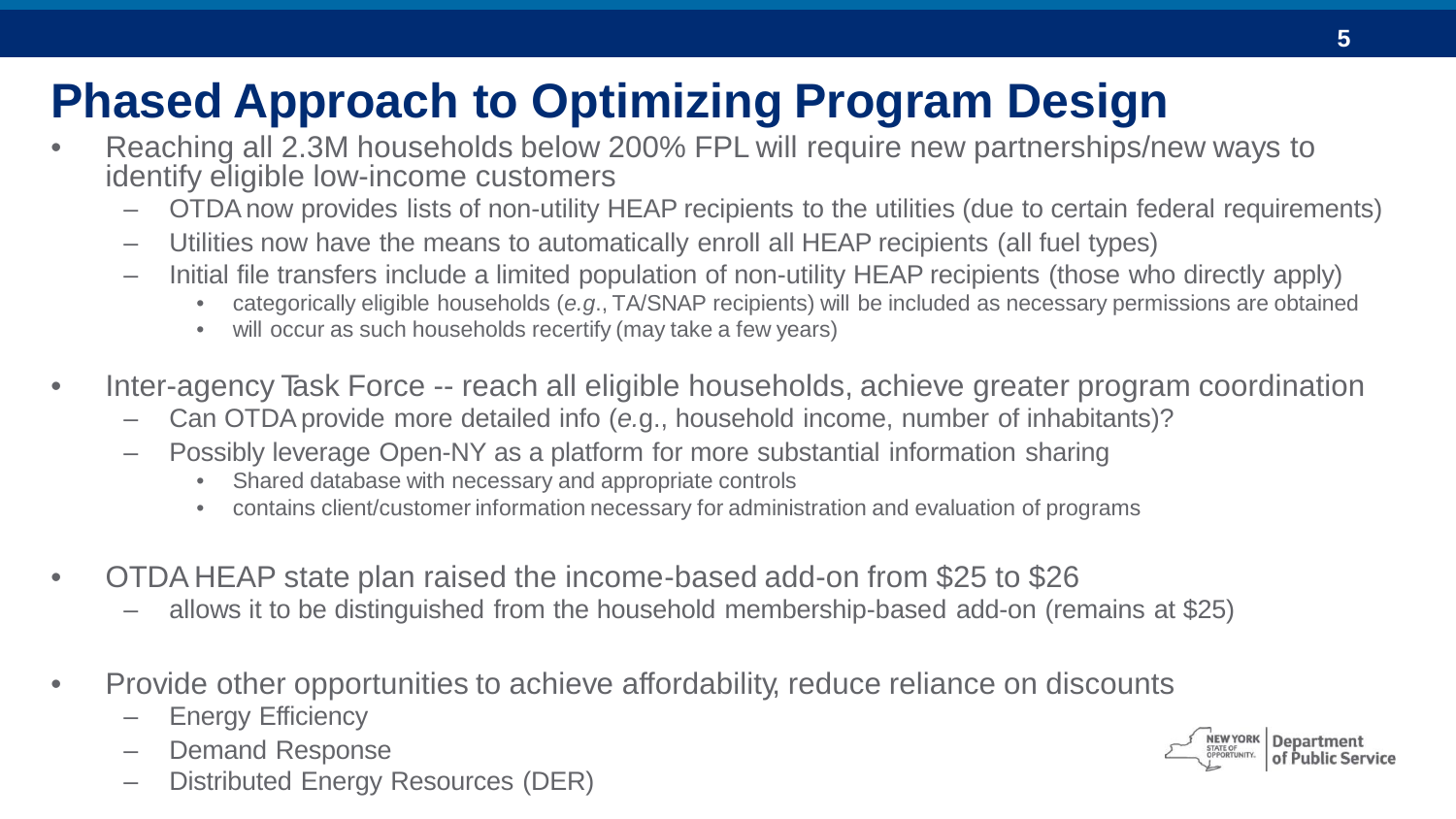# **Petitions for Rehearing**

- Bill discounts extended to direct voucher/utility guarantee customers
	- Added approximately \$12 million to statewide program cost
	- Increased total program cost from \$248 million to \$260 million
- Program costs allocated and recovered from all classes on a delivery revenue basis
	- All except Central Hudson (in pending joint proposal)
- Other minor clarifications

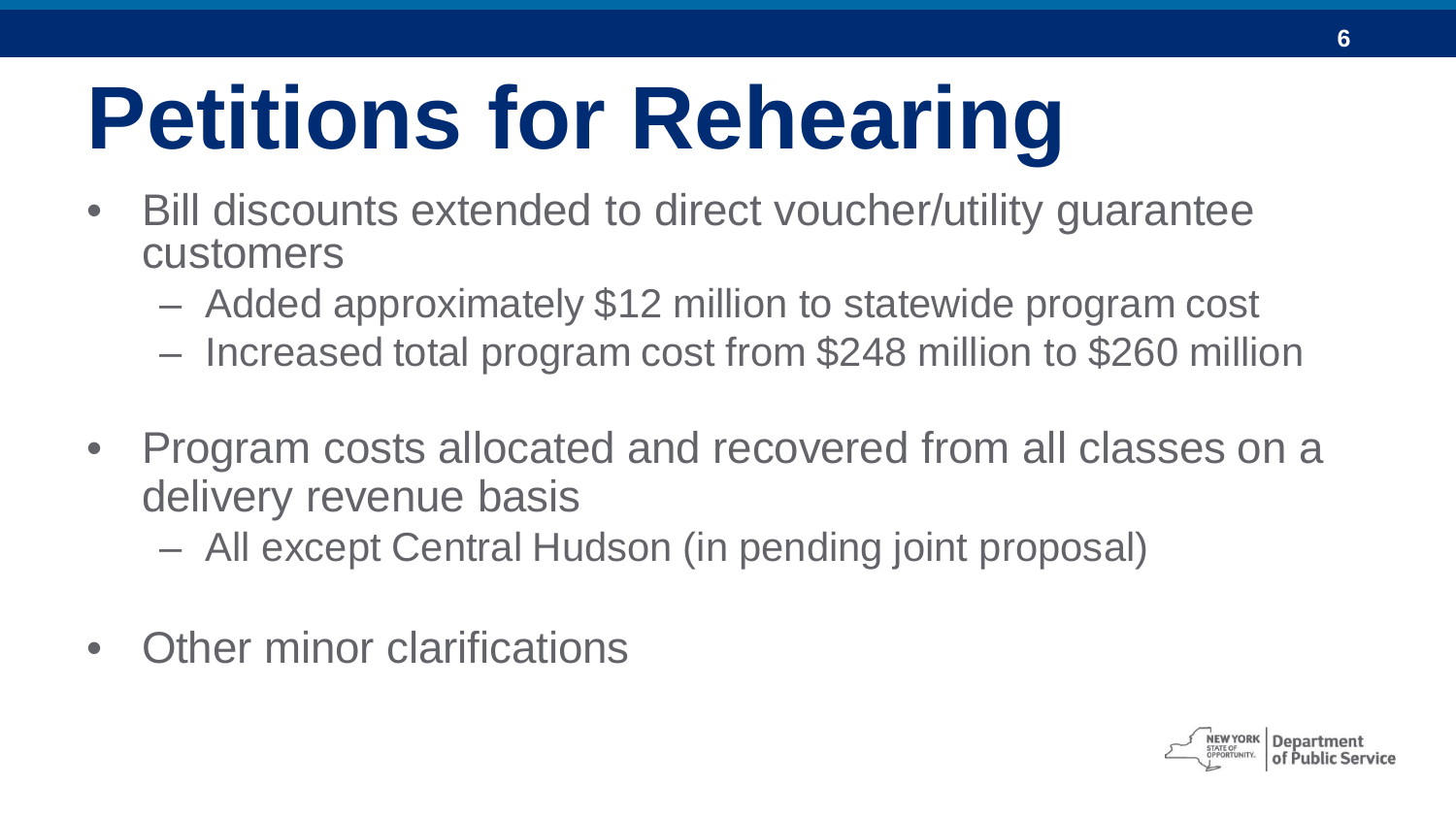## **Implementation Plans**

- Enrollment expanded to all HEAP recipients (as of December 31, 2017)
	- increased enrollment by more than half, to approximately 1.65 million customers
- Discounts expanded to include all Tier levels by December 31, 2018
	- also implement revised reporting requirements
- Utilities to make an annual filing with updated calculations
	- average bill amounts, discount levels, projected budgets and budget limits
	- utilities expected to use a three-year average of bills as the basis for calculations
		- Year-to-year volatility in usage levels and commodity costs
- Niagara Mohawk, KEDNY, KEDLI and National Fuel treat all Emergency HEAP customers as Tier 1
- Hardship grants through Emergency HEAP, utility fuel funds

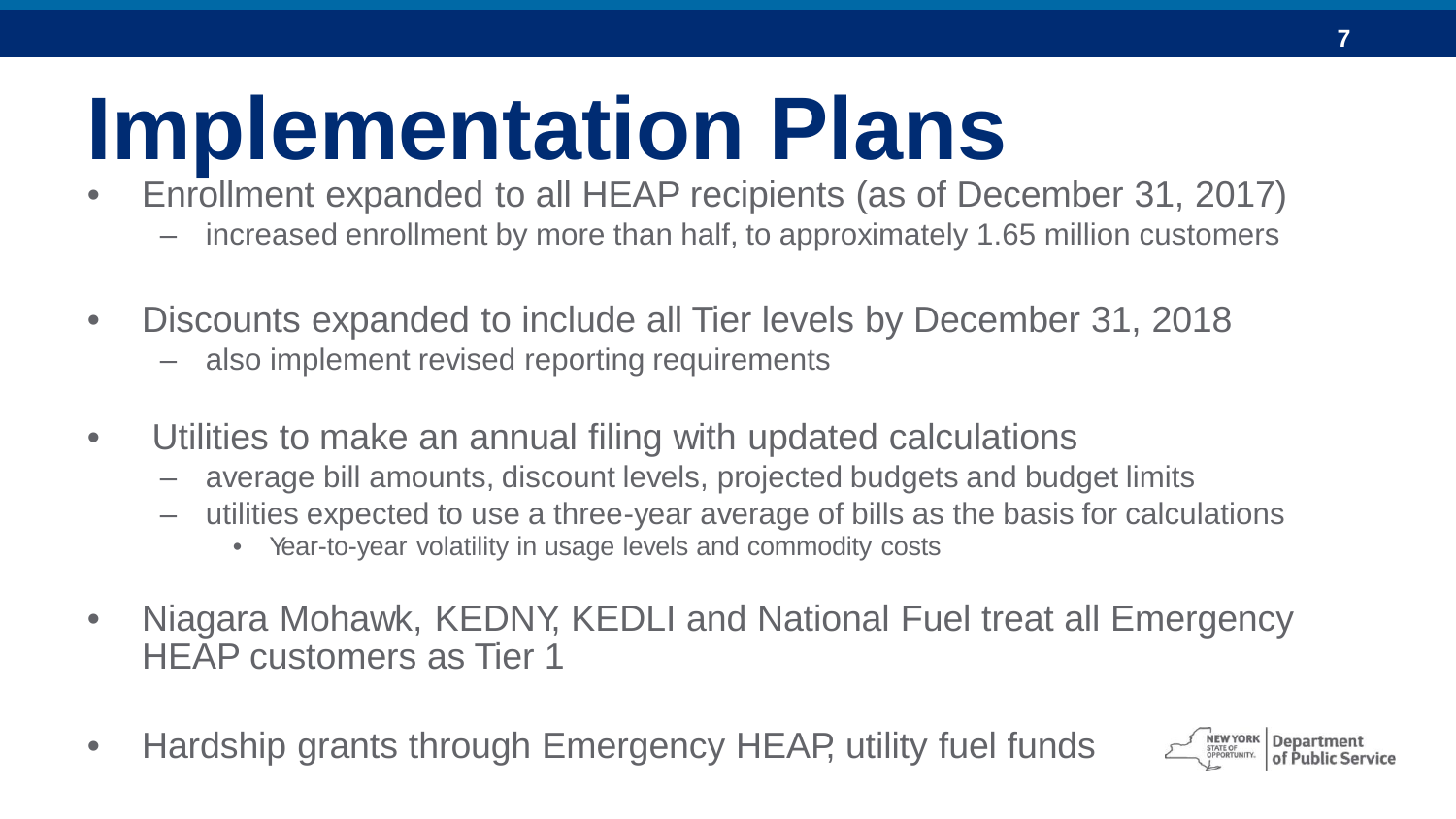# **Implementation Plan Details (Special Hudson -- not accepting new EPOP (arrearage reduction) enrollments as of April 2017**

- 
- Con Edson began enrolling Medicaid recipients in electric program January 2017 (~90k added)
	- Digital customer experience (DCX) will present new opportunities for promoting low-income energy literacy
	- Working on separate low-income REV Demo project
- KEDNY began file match (same as Con Edison) could add 300-400k customers
	- KEDLI also conducting a file match with HRA (covers a very small portion of KEDLI's service territory)
		- positive initial step toward conducting file matches with Nassau/Suffolk County DSS
	- KEDLI implementing a new low-income energy efficiency program to replace the EmPower-NY program on LI
	- Both KEDNY/KEDLI discontinued On-Track (arrearage reduction) enrollments January 2017
- National Fuel -- Rate Order required implementation of tiered levels of discounts by December 31, 2018
	- Eliminate arrears forgiveness
	- Continue LIURP/CIP programs
- NYSEG/RG&E -- continuing previous arrearage reduction programs
- Orange and Rockland proposes (in pending rate case) to fund discounts through rate design
	- Low income programs are revenue neutral -- transfer payment from nonparticipants to participants
	- Energy efficiency program expansion (not approved)

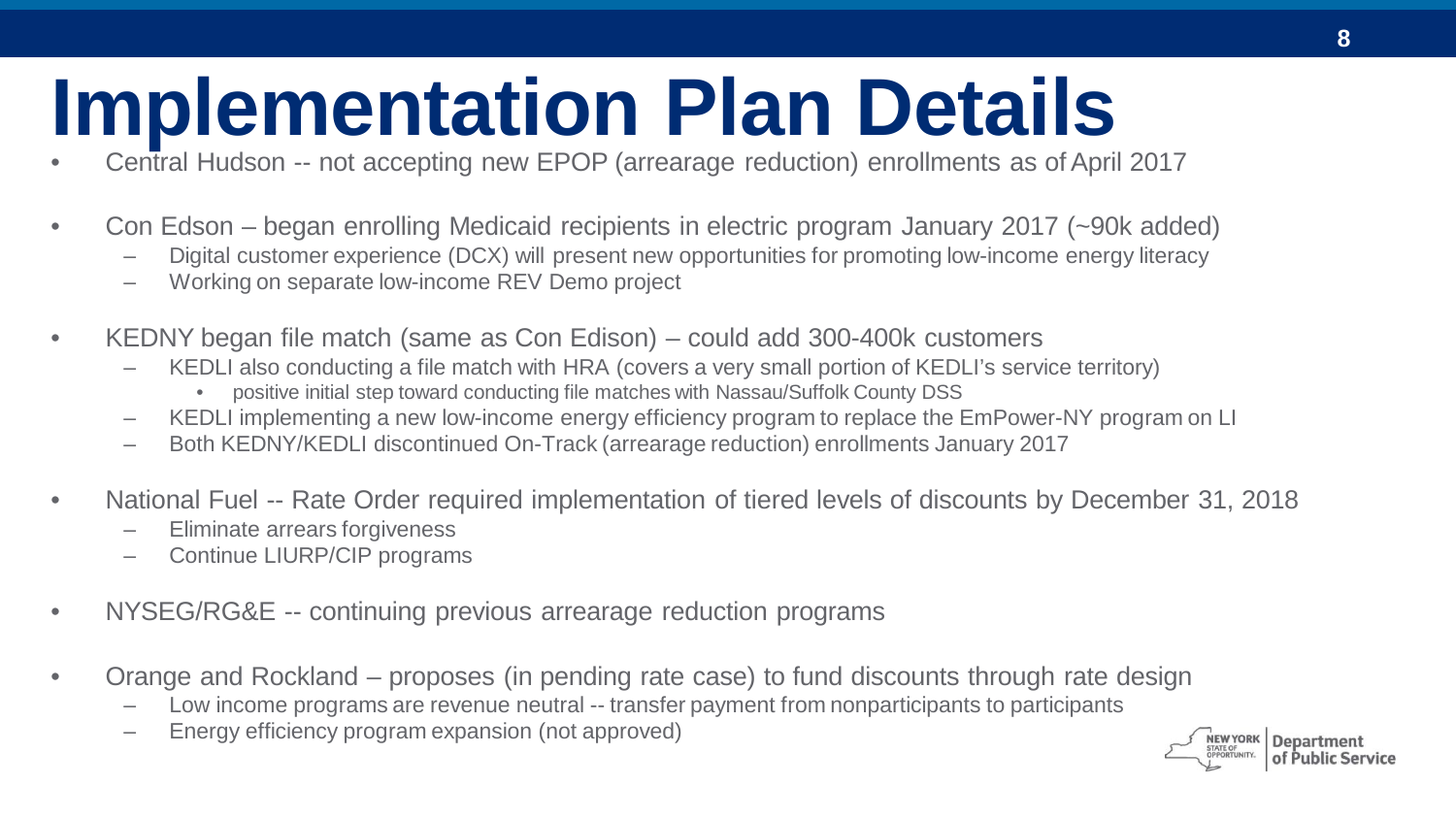#### **Example: Niagara Mohawk**

| <b>Income</b><br>Level | <b>Electric</b><br><b>Heating</b><br><b>Previous</b> | <b>Electric</b><br><b>Heating</b><br><b>Now</b> | <b>Electric</b><br>Non-Heat<br><b>Previous</b> | <b>Electric</b><br><b>Non-Heat Heating</b><br><b>Now</b> | Gas<br><b>Previous</b> | Gas Heating<br>Heat<br>Now | <b>Gas Non-</b><br><b>Previous</b> | Gas<br>Non-<br><b>Heat</b><br><b>Now</b> |
|------------------------|------------------------------------------------------|-------------------------------------------------|------------------------------------------------|----------------------------------------------------------|------------------------|----------------------------|------------------------------------|------------------------------------------|
| Tier 1                 | \$15                                                 | \$11                                            | \$5                                            | \$11                                                     | \$11                   | \$3                        | \$11                               | \$3                                      |
| Tier 2                 | \$15                                                 | \$29                                            | \$5                                            | \$29                                                     | \$11                   | \$10                       | \$11                               | \$3                                      |
| Tier 3                 | \$15                                                 | \$47                                            | \$5                                            | \$47                                                     | \$11                   | \$29                       | \$11                               | \$3                                      |
| Tier 4                 | \$15                                                 | \$31                                            | \$5                                            | \$31                                                     | \$11                   | \$12                       | \$11                               | \$3                                      |

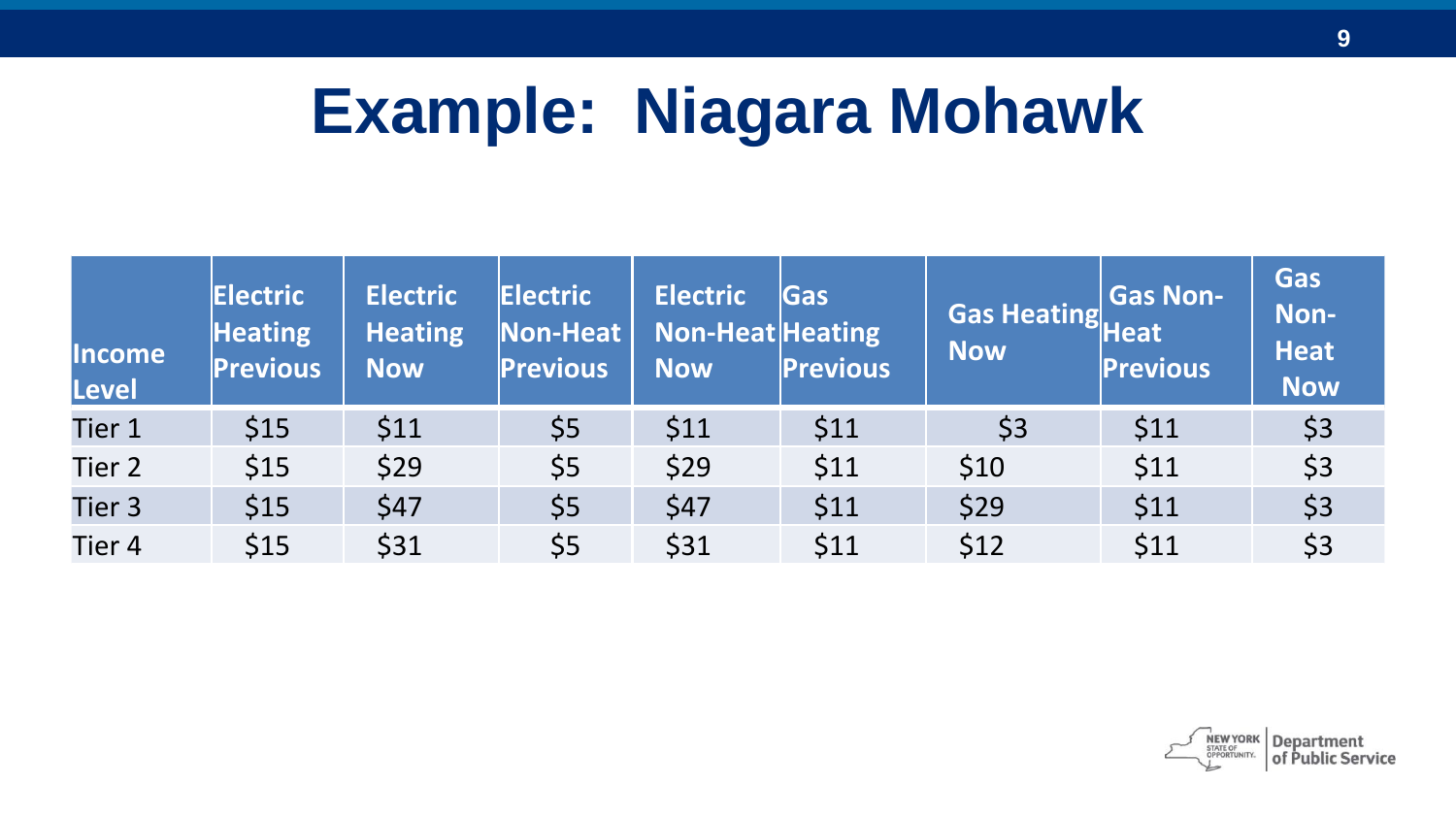## **UTILITY LOW-INCOME DISCOUNT PROGRAM BUDGETS\***

| <b>Company</b>             | <b>Budget</b>               | <b>Pct. of Revenue</b> |
|----------------------------|-----------------------------|------------------------|
| <b>Central Hudson</b>      | 12,800,000<br>${\mathbb S}$ | 1.29%                  |
| <b>Con Edison</b>          | 67,800,000<br>$\mathcal{L}$ | 0.55%                  |
| <b>National Fuel</b>       | 13,400,000<br>${\mathbb S}$ | 1.99%                  |
| <b>KEDLI</b>               | 7,900,000<br>$\mathcal{C}$  | 0.79%                  |
| <b>KEDNY</b>               | 27,000,000                  | 1.70%                  |
| Niagara Mohawk             | 71,500,000                  | 1.80%                  |
| <b>NYSEG</b>               | \$24,600,000                | 1.24%                  |
| <b>Orange and Rockland</b> | 14,700,000                  | 1.61%                  |
| RG&E                       | 20,000,000                  | 1.65%                  |
| <b>Total</b>               | \$259,700,000               | 1.40%                  |

\*Rate discounts only (not incl. arrearage, reconnection fee waivers)